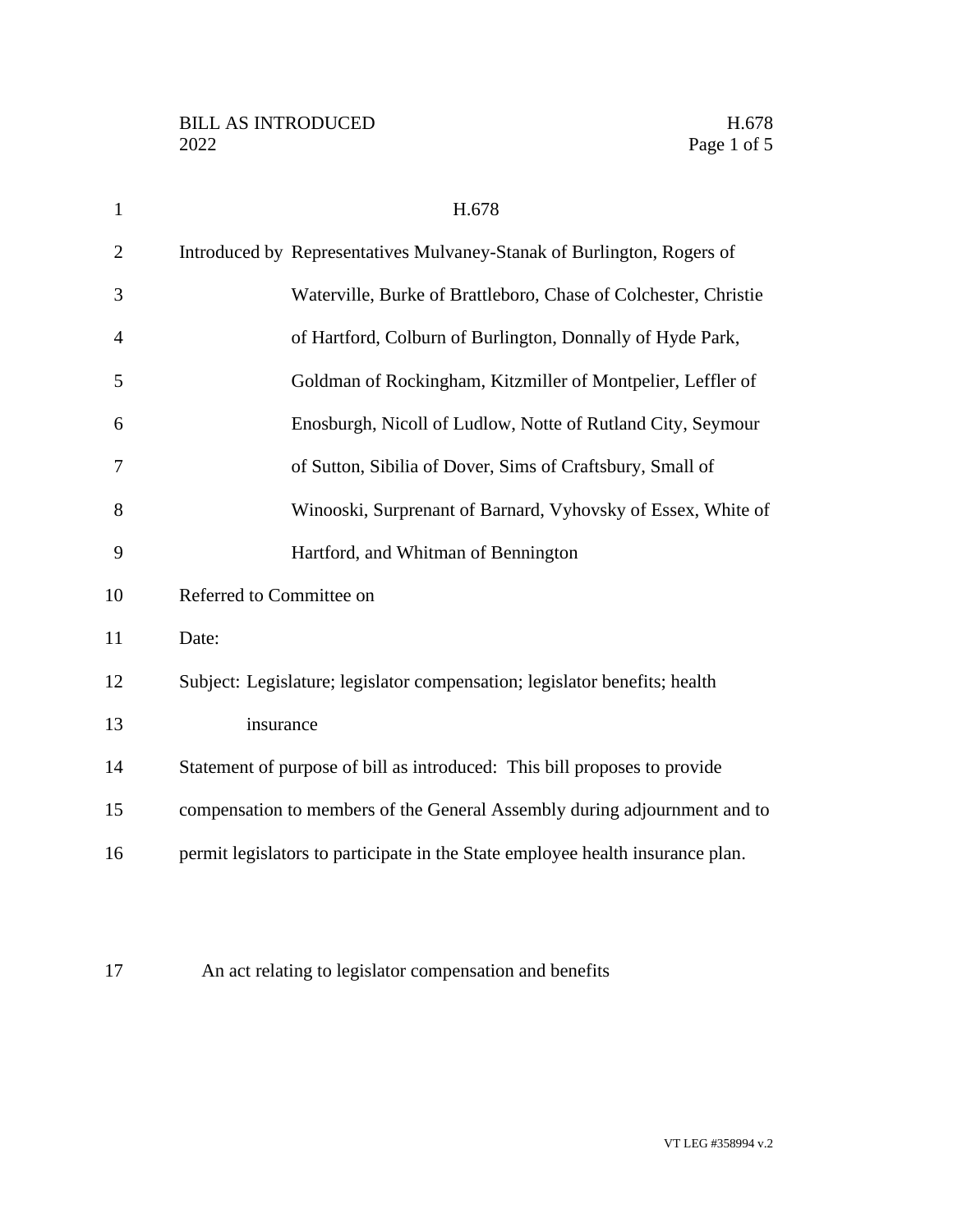| $\mathbf{1}$   | It is hereby enacted by the General Assembly of the State of Vermont:            |
|----------------|----------------------------------------------------------------------------------|
| $\overline{2}$ | *** Adjournment Compensation ***                                                 |
| 3              | Sec. 1. 32 V.S.A. § 1052 is amended to read:                                     |
| $\overline{4}$ | § 1052. MEMBERS OF THE GENERAL ASSEMBLY; COMPENSATION                            |
| 5              | AND EXPENSE REIMBURSEMENT                                                        |
| 6              | $(a)(1)$ Session compensation. Each member of the General Assembly,              |
| 7              | other than the Speaker of the House and the President Pro Tempore of the         |
| 8              | Senate, is entitled to a weekly salary of \$589.00 for the 2005 Biennial Session |
| 9              | and thereafter, provided that, beginning on January 1, 2007, the weekly          |
| 10             | compensation shall be adjusted annually thereafter by the cost of living         |
| 11             | adjustment negotiated for State employees under the most recent collective       |
| 12             | bargaining agreement, except that, beginning on July 1, 2021 and annually        |
| 13             | thereafter on January 1, the weekly compensation shall be adjusted consistent    |
| 14             | with the compensation increases provided to other constitutional officers. The   |
| 15             | salary of members shall be paid in biweekly installments.                        |
| 16             | (2) Special session compensation. During a special session, a member is          |
| 17             | entitled to an amount equal to one-fifth of the annually adjusted weekly         |
| 18             | compensation set forth in subdivision (1) of this subsection, rounded up to the  |
| 19             | nearest dollar, for each day of a special session on which the House of which    |
| 20             | he or she is a member shall sit.                                                 |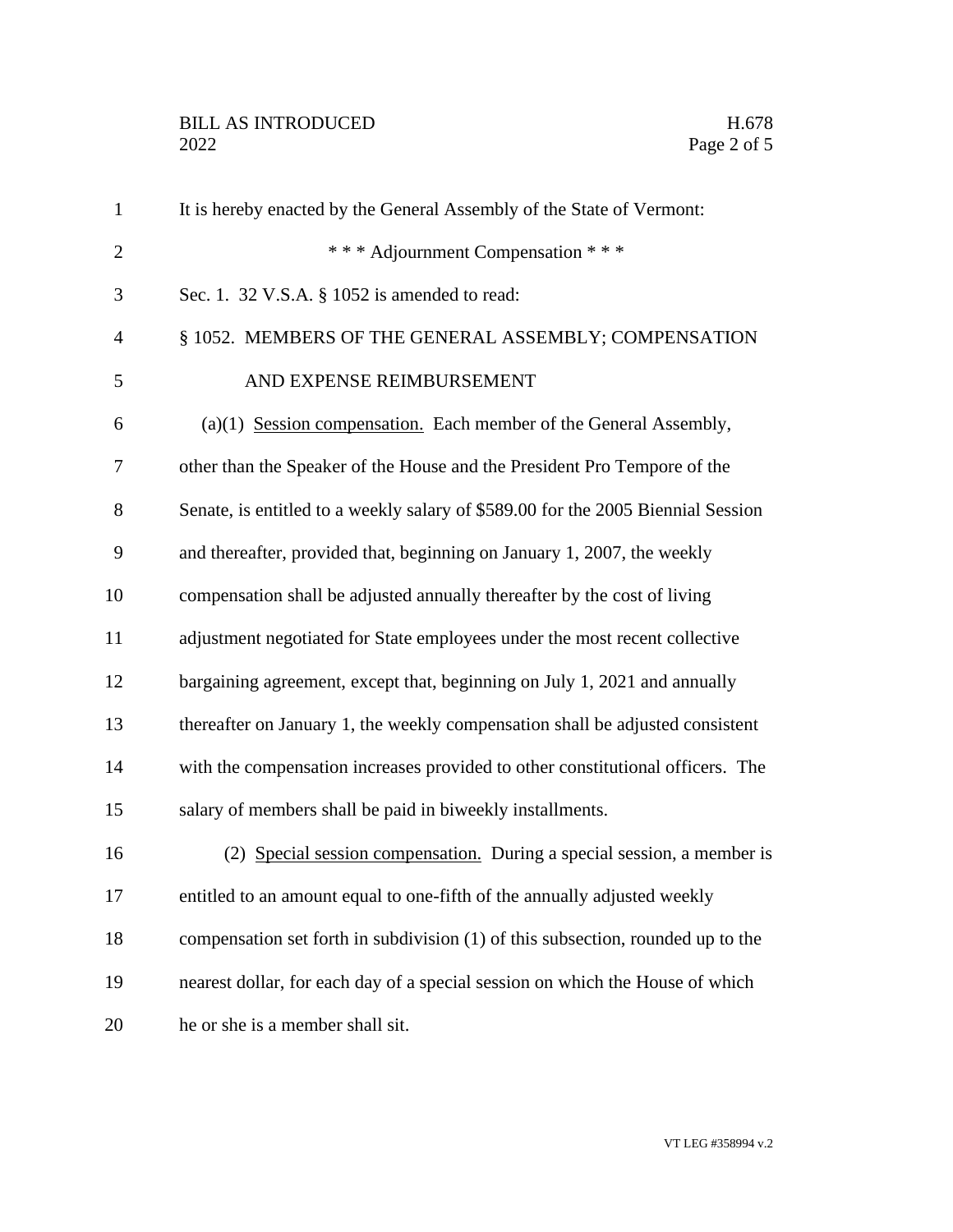| $\mathbf{1}$   | (3) Adjournment compensation. During adjournment of the General                  |
|----------------|----------------------------------------------------------------------------------|
| $\overline{2}$ | Assembly, a member is entitled to an amount equal to one-fifth of the annually   |
| 3              | adjusted weekly compensation set forth in subdivision (1) of this subsection,    |
| 4              | rounded up to the nearest dollar, for each week of the adjournment of the        |
| 5              | General Assembly.                                                                |
| 6              | * * *                                                                            |
| 7              | *** Legislators; Health Insurance ***                                            |
| 8              | Sec. 2. $3$ V.S.A. $\S$ 631 is amended to read:                                  |
| 9              | § 631. GROUP INSURANCE FOR STATE EMPLOYEES; SALARY                               |
| 10             | DEDUCTIONS FOR INSURANCE, SAVINGS PLANS, AND                                     |
| 11             | <b>CREDIT UNIONS</b>                                                             |
| 12             | $(a)(1)$ The Secretary of Administration may contract on behalf of the State     |
| 13             | with any insurance company or nonprofit association doing business in this       |
| 14             | State to secure the benefits of franchise or group insurance. Beginning July 1,  |
| 15             | 1978, the terms of coverage under the policy shall be determined under           |
| 16             | section 904 of this title, but it may include:                                   |
| 17             | * * *                                                                            |
| 18             | $(2)(A)(i)$ As used in this section, the term "employees" includes any           |
| 19             | class or classes of elected or appointed officials, State's Attorneys, sheriffs, |
| 20             | employees of State's Attorneys' offices whose compensation is administered       |
| 21             | through the State of Vermont payroll system, except contractual and temporary    |

VT LEG #358994 v.2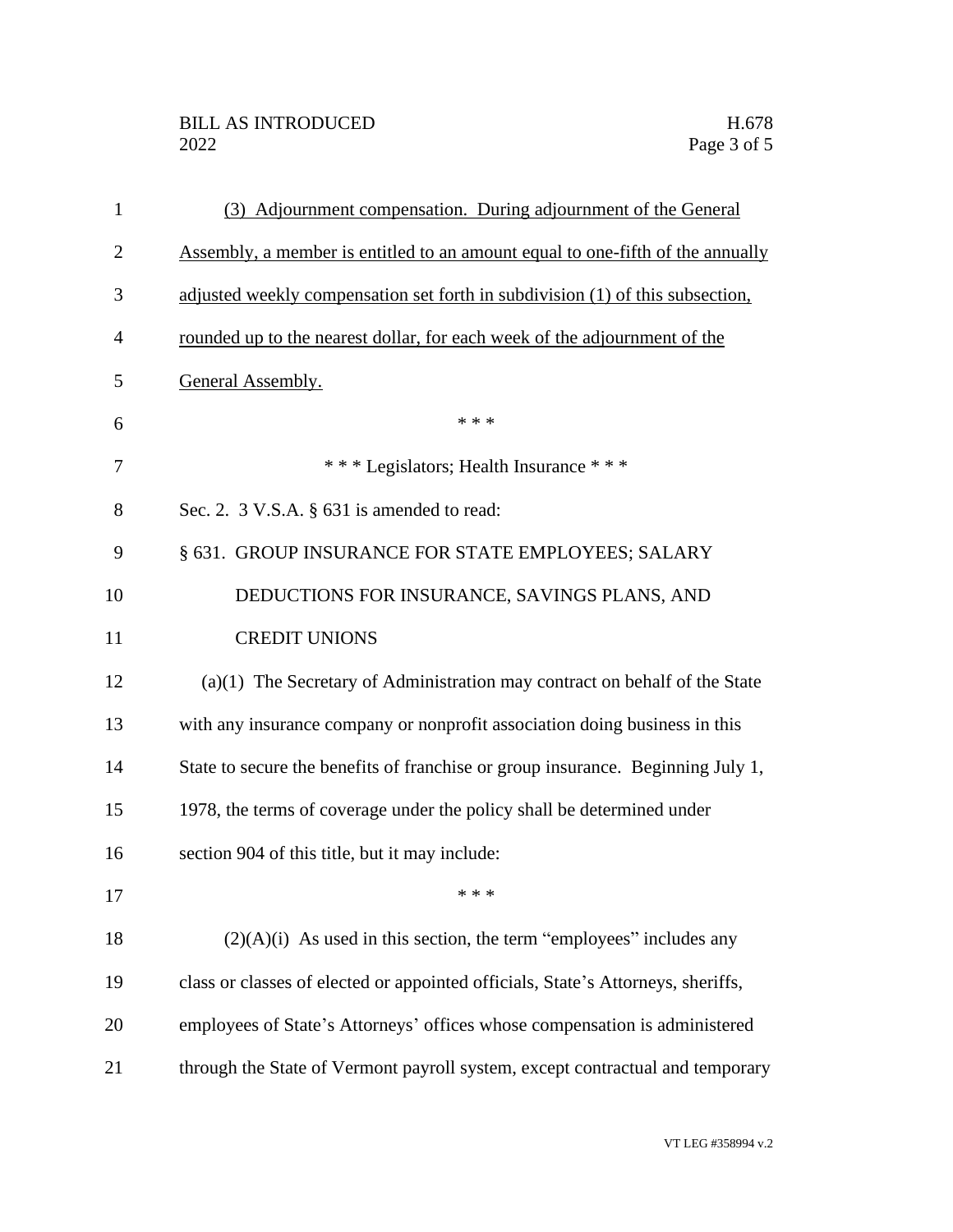| $\mathbf{1}$   | employees, and deputy sheriffs paid by the State of Vermont pursuant to             |
|----------------|-------------------------------------------------------------------------------------|
| $\overline{2}$ | 24 V.S.A. § 290(b). The term "employees" shall not include members of the           |
| 3              | General Assembly as such, any person rendering service on a retainer or fee         |
| $\overline{4}$ | basis, members of boards or commissions, or persons other than employees of         |
| 5              | the Vermont Historical Society, the Vermont Film Corporation, the Vermont           |
| 6              | State Employees' Credit Union, Vermont State Employees' Association, and            |
| 7              | the Vermont Council on the Arts, whose compensation for service is not paid         |
| 8              | from the State Treasury, or any elected or appointed official unless the except     |
| 9              | as specifically provided pursuant to this subdivision $(a)(2)(A)(i)$ . The term     |
| 10             | "employees" shall include employees of the Vermont Historical Society, the          |
| 11             | Vermont Film Corporation, the Vermont State Employees' Credit Union, the            |
| 12             | Vermont State Employees' Association, the Vermont Council on the Arts, and          |
| 13             | any elected or appointed official who is actively engaged in and devoting           |
| 14             | substantially full-time to the conduct of the business of his or her the official's |
| 15             | public office. The term "employees" also includes members of the General            |
| 16             | Assembly as provided pursuant to subdivision (iv) of this subdivision               |
| 17             | (a)(2)(A).                                                                          |
| 18             | * * *                                                                               |
| 19             | (iv) For purposes of group hospital-surgical-medical expense                        |
| 20             | insurance only, the term "employees" includes members of the General                |
| 21             | Assembly.                                                                           |